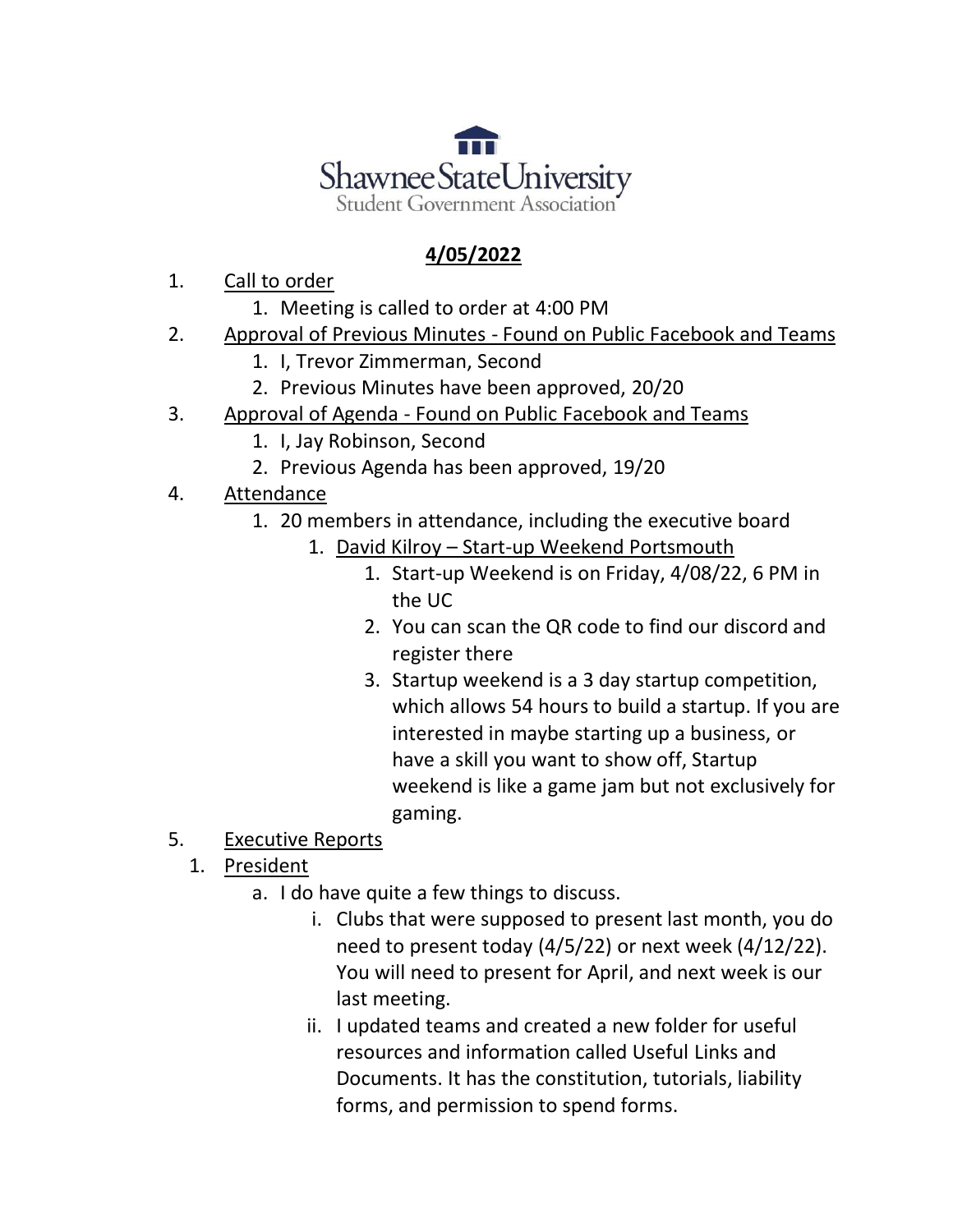- iii. Just as a reminder, the next meeting is our last meeting, and we will be revising the constitution.
- iv. All the clubs should be holding elections and updating their rosters.
- 2. Vice President
	- 1. Nothing to report.
- 3. Secretary
	- 1. Nothing to report
- 4. Club Coordinator
	- 1. Nothing to report
- 5. Advisor
	- 1. Nothing to report
- 6. Public Views
	- 1. No new public views
- 7. Committee Reports
	- 1. Academic Affairs
		- 1. Met with Dr. Ahuja, about our projects, one of which is an hour no classes will take place to allow the student to participate in college events, and he will be talking with other Deans to see if it is possible.
	- 2. Organizational Affairs
		- 1. Nothing to Report
	- 3. Student Affairs
		- 1. We are getting close to finishing the corrections on the website and will be sending it in towards the end of the semester to be fixed.
- 8. Organization Reports
	- 1. Math Club
		- 1. Last month on the  $14<sup>th</sup>$  was our pie day fundraiser, made \$500, Dr. Whitaker was pied in the face, and we had a mixer on Sunday, April 18<sup>th</sup> will be our final meeting for the semester, and we will be holding our elections.
	- 2. Bears Mean Business
		- 1. During our last meeting, we played business jeopardy to refresh students' memory with finals coming up, normally we have meetings once a month, but we're thinking about making it every two weeks to boost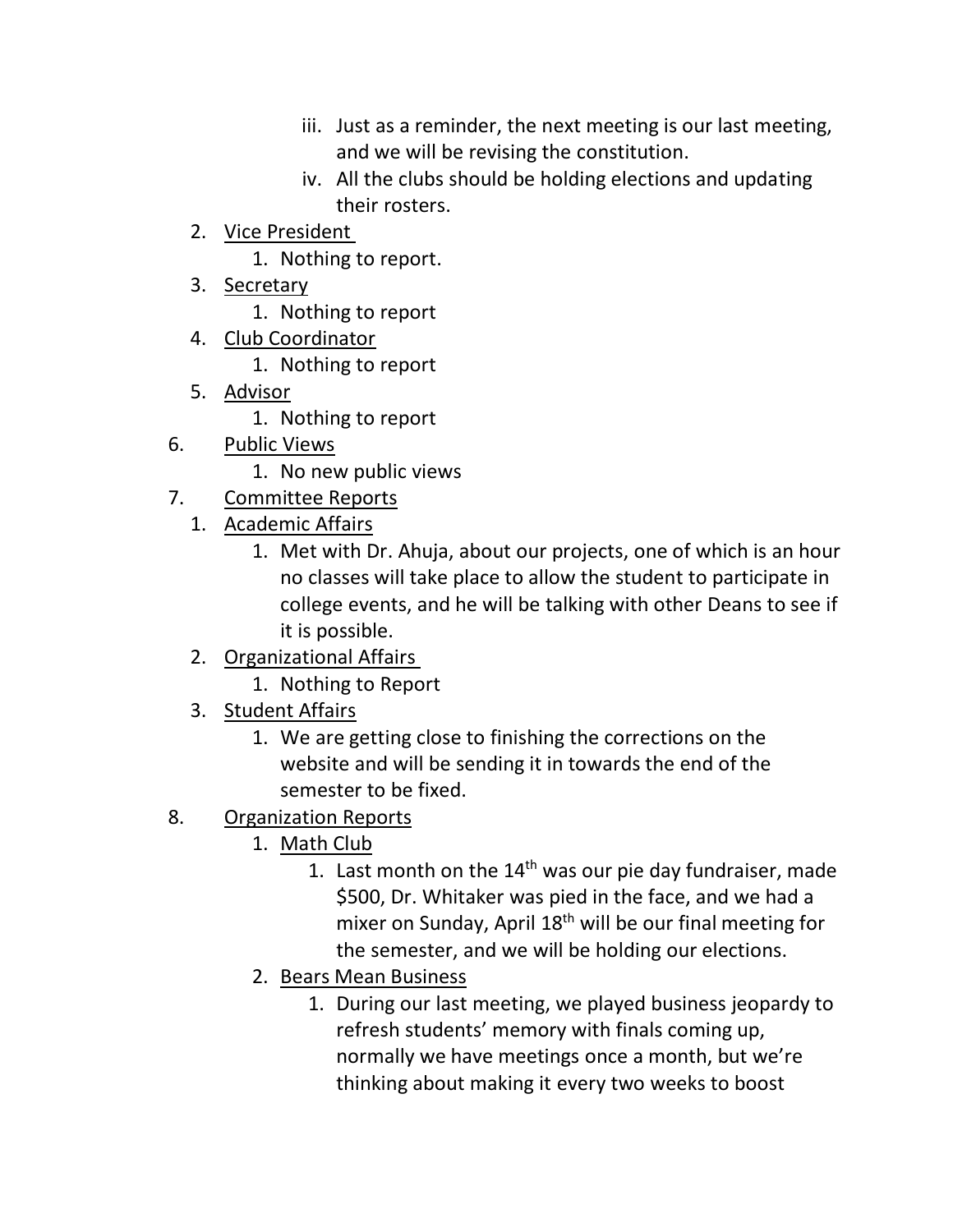participation. Our next meeting will be exclusive with the executives, as we talk about where the club should go for the next semester.

- 3. Chemistry Club
	- 1. No representative
- 4. Sociology Club
	- 1. Doing the Skate Park opening as well as meeting tonight (4/5/22) at 6 PM in Massie 211
- 5. Circle K
	- 1. Cool kids read ended recently and we delivered free books to students and faculty. We did the escape room about 2 weeks ago and enjoyed doing it. Our last meeting is on April  $14<sup>th</sup>$ , Circle K won multiple awards recently and we will be sponsoring the pancake breakfast coming up soon. Look for posters on campus for more details.
- 6. Dungeon Crawlers
	- 1. Our Lord of the Ring weekend watch-a-thon went off without a hitch.
- 7. Society of Plastic Engineers
	- 1. No Representative
- 8. Shawnee GG
	- 1. We have assisted in a few Smash games tournaments, there should be one this weekend (4/9/22-4/10/22). We helped with the Gamers for Giving Charity event and Shawnee State College alone raised about 4,000 for the event. We're working with other groups to prepare some new events for Fall and prepare to transfer presidency.
- 9. SAGA
	- 1. SAGA has recently elected their new EBoard and plans to have a meeting tonight (4/5/22). SAGA usually has 2 meetings a week, planning a fundraiser for the next couple of weeks.
- 10.Tau Kappa Epsilon
	- 1. We haven't had any elections yet; we had a few guys that wanted to join.